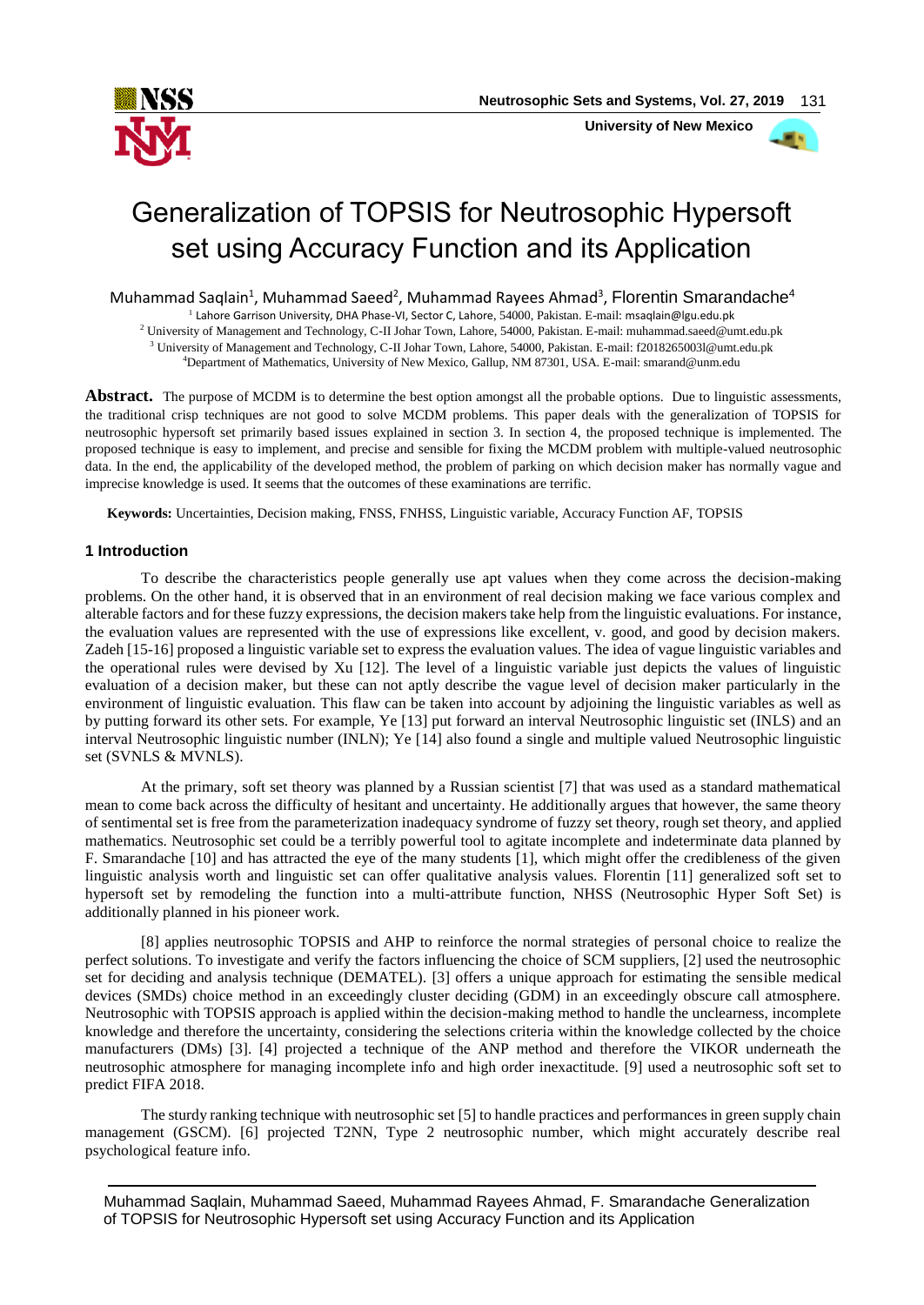In this paper, the generalization of TOPSIS for the neutrosophic hypersoft set is proposed. In the proposed method Fuzzy Neutrosophic Numbers FNNs are converted into crisp by using accuracy function N(A).

#### **2 Preliminaries**

**Linguistic Set** [**9]:** In a crisp set, an element *У* in the universe ℵ is either a member of some crisp set **À** or not. It can be represented mathematically with indicator function:  $\mu \hat{A}(y) = \{1, \text{ if } y \text{ belongs to } \hat{A} \}$  and **0**, if *y* doesn't belong to  $\hat{A}\}$ .

**Fuzzy Set [10]:** Fuzzy set  $\mu$  in a universe  $\aleph$  is a mapping  $\mu: \aleph \to [0,1]$  which assigns a degree of membership to each element with symbol  $\mu$   $\hat{A}$  (*y*) such that  $\mu$   $\hat{A}$  (*y*)  $\epsilon$  [0, 1].

**Fuzzy Neutrosophic set:** A Fuzzy Neutrosophic set FNs  $\mathcal A$  over the universe of discourse  $\mathcal X$  is defined as

 $\mathcal{A} = \langle x, T_{\mathcal{A}}(x), I_{\mathcal{A}}(x), F_{\mathcal{A}}(x) \rangle, x \in \mathcal{X}$  where  $T, F, I: \mathcal{X} \to [0, 1]$  &

 $0 \leq T_{\mathcal{A}}(x) + I_{\mathcal{A}}(x) + F_{\mathcal{A}}(x) \leq 3.$ 

**Fuzzy Neutrosophic soft set:** Let  $X$  be the initial universal set and  $\bar{E}$  be a set of parameters. Consider a non-empty set  $A, A \subseteq \overline{E}$ . Let  $P(X)$  denote the set of all FNs of  $X$ .

Throughout this paper Fuzzy Neutrosophic soft set is denoted by FNS set / FNSS.

### **3 Algorithm**

Let the function be

$$
F: P_j \times P_k \times P_l \times ... \times P_m \rightarrow P(\mathcal{X})
$$
, such that  $P_q = P_j, P_k, P_l, ..., P_m$ 

Where

$$
P_j = p_1, p_2, p_{3,...}p_n \quad 1 \le j \le n
$$
  

$$
P_k = p_1, p_2, p_{3,...}p_n \quad 1 \le k \le n
$$
  

$$
P_l = p_1, p_2, p_{3,...}p_n \quad 1 \le l \le n
$$
  

$$
\vdots
$$

$$
P_m = p_1, p_2, p_{3,...} p_n \quad 1 \le m \le n
$$

are multiple valued neutrosophic attributes and  $\chi$  is a universe of discourse.

**Step 1:** Construct a matrix of multiple-valued  $P_q$  of attributes of order  $m \times n$ .

$$
A = [p_{qr}]_{m \times n}, \qquad 1 \le q \le m, \ \ 1 \le r \le n
$$

**Step 2:** Fill the column values with zeros if multiple valued attributes are less than equal to *n* to form a matrix of order  $m \times n$  as defined in the below example.

**Step 3:** Decision makers will assign fuzzy neutrosophic numbers (FNNs) to each multiple valued linguistic variables.

**Step 4:** Selection of the subset of NHSS.

**Step 5:** Conversion of fuzzy neutrosophic values of step: 4 into crisp numbers by using accuracy function  $A(N)$ .

$$
A(N) = \left[\frac{P_{ij}}{3}\right]
$$

**Step 6:** Calculate the relative closeness by using the TOPSIS technique of MCDM.

**Step 7:** Determine the rank of relative closeness by arranging in ascending order.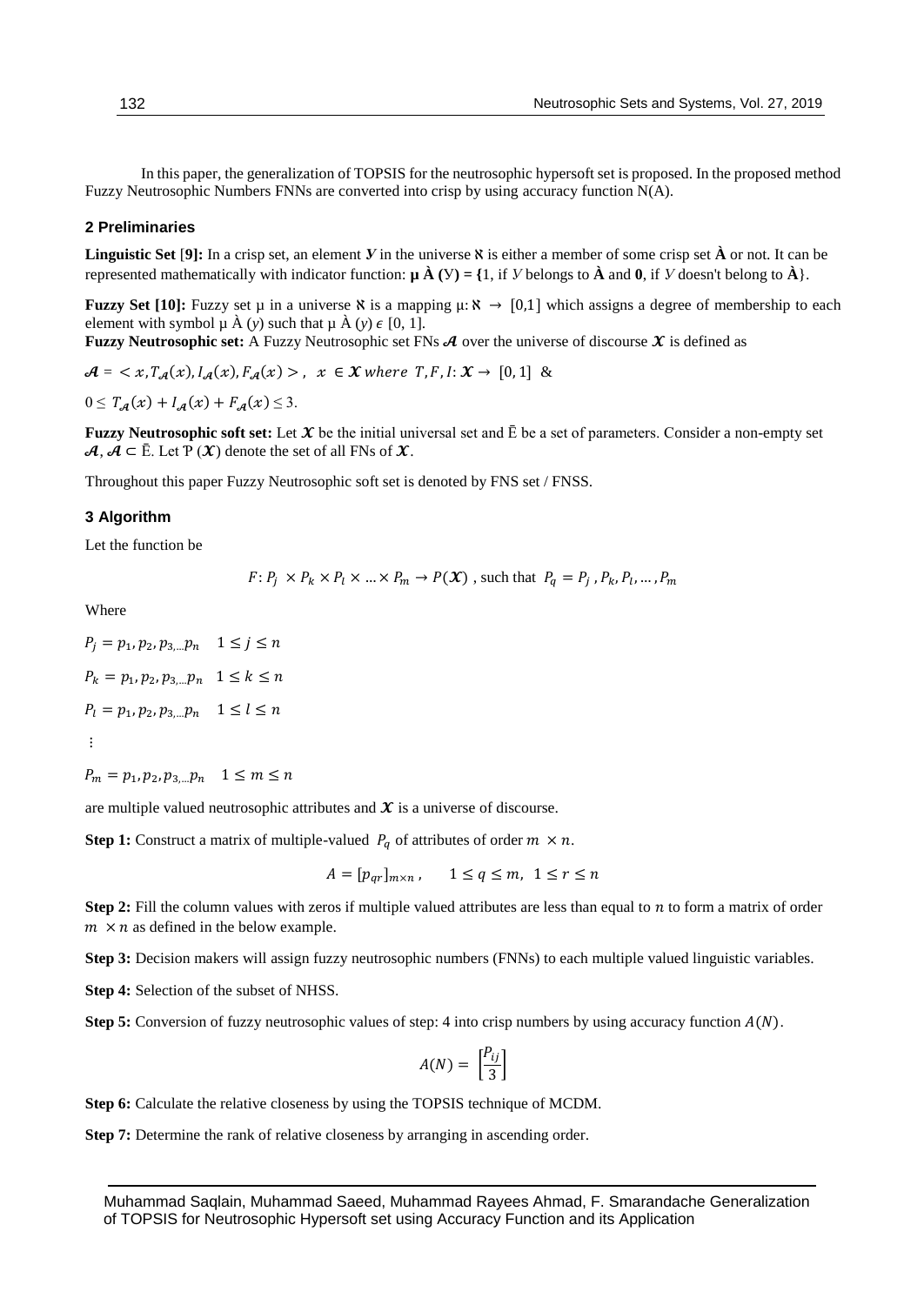

*Remark 1*: In step 2, if all values of each tuple of complete row or complete column are null, then eliminate that respective row or column.

Figure 1: Algorithm design for the proposed technique

We apply the neutrosophic set theory to handle vague data, imprecise knowledge, incomplete information, and linguistic imprecision. The efficiency of the proposed method is evaluated by considering the parking problem as stated below.

The environment of decision making is a multi-criteria decision making surrounded by inconsistency and uncertainty. This paper contributes to supporting the parking problem by integrating a neutrosophic soft set with the technique for order preference by similarity to an ideal solution (TOPSIS) to illustrate an ideal solution amongst different alternatives.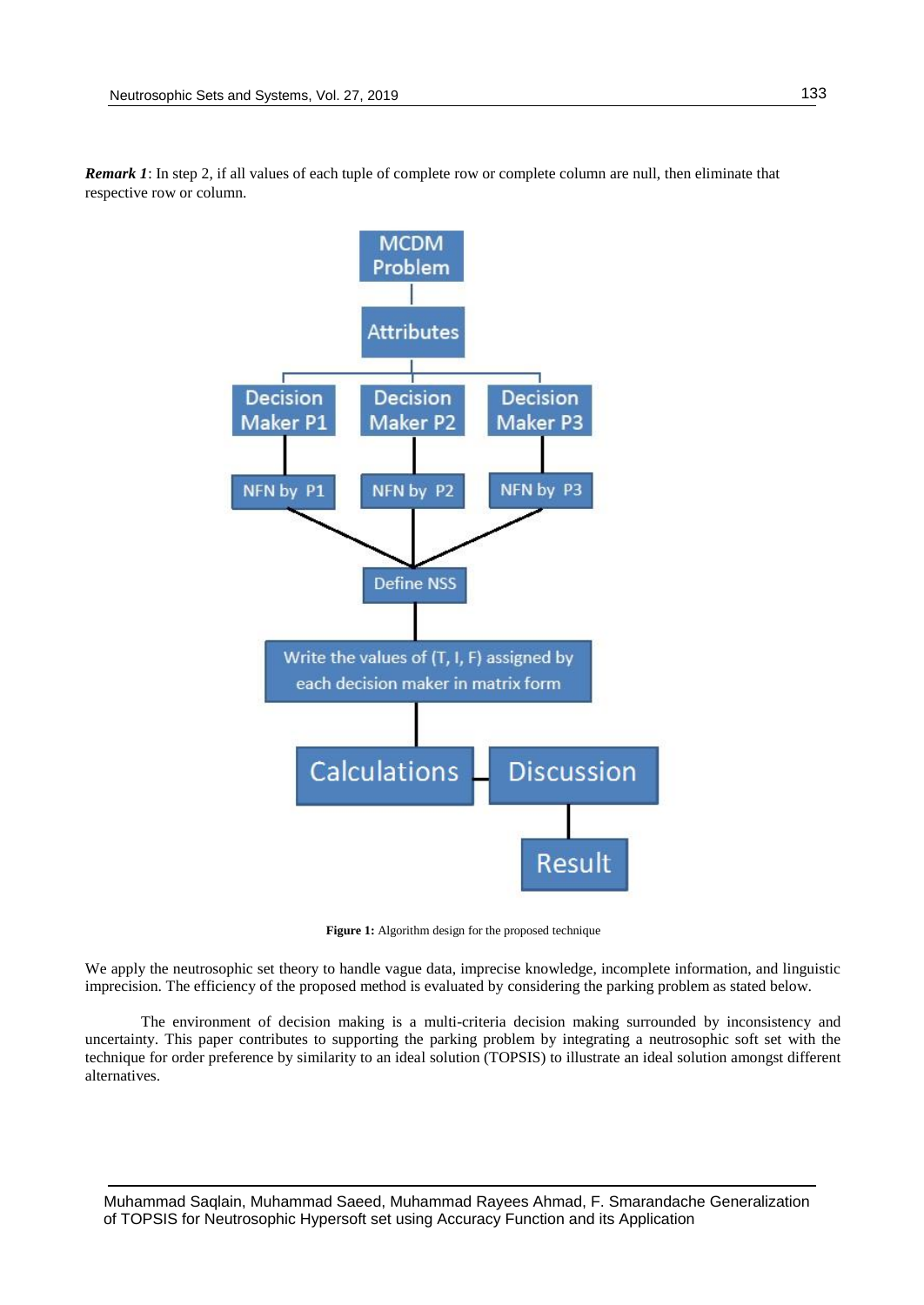## **4 Problem Statement**

Environmental pollution strongly affects life in cities. The major issue of blockage is due to an excessive number of vehicles in the cities. This causes a major problem in finding a proper place for parking. Therefore, various techniques are implemented to cover this problem. Among them, an application of NHSS (Neutrosophic Hypersoft Set) is used.

In figure 2: there is an elaboration of the trip of a vehicle driver, to his final point. Now he has three numbers of choices to park his vehicle at different distances. So, by Using the NHSS algorithm he will be able to find the nearby spot to stand his vehicle. The driver is intended to go there in the minimum time. This work helped in the Following ways:

- Four Linguistic inputs and an output.
- During his trip how many traffic signals are sensed by the sensor?
- The measure of motor threshold on the way up to final spot is shown by PCU (Parking Car Unit) and
- The Separation between the parking slot and the final point.





## **5 Modelling problem into NHSS form**

Due to fractional knowledge about the attributes as well as lack of information, mostly the decision makers are observed to be using certain linguistic variables instead of exact values for evaluating characteristics. In such a situation, preference information of alternatives provided by the decision makers may be vague, imprecise, or incomplete.

| $Sr. \#$       | Linguistic Variable                    | Code  | NFN 1           | NFN <sub>2</sub> | NFN <sub>3</sub> | NFN 4           |
|----------------|----------------------------------------|-------|-----------------|------------------|------------------|-----------------|
| -1             | Normal                                 | α     | (0.4, 0.1, 0.0) | (0.3, 0.3, 0.2)  | (0.7, 0.2, 0.3)  | (1.0, 1.0, 1.0) |
| 2              | High                                   | ß     | (0.3, 0.5, 0.2) | (0.1, 0.1, 0.1)  | (0.5, 0.5, 0.3)  | (0.5, 0.3, 0.5) |
| 3              | Medium                                 | ν     | (0.6, 0.6, 0.2) | (0.2, 0.1, 0.1)  | (0.6, 0.3, 0.3)  | (0.6, 0.4, 0.4) |
| $\overline{4}$ | Distance <i>i.e.</i> , Near            | N     | (0.2, 0.0, 0.2) | (0.1, 0.2, 0.1)  | (0.6, 0.6, 0.1)  | (0.4, 0.5, 0.4) |
| .5             | Distance <i>i.e.</i> , Far             | ב     | (0.4, 0.4, 0.1) | (0.1, 0.3, 0.4)  | (0.1, 0.4, 0.1)  | (0.4, 0.2, 0.1) |
| 6              | No. of Trafic Signal <i>i.e.</i> , one | $- -$ | (0.5, 0.2, 0.4) | (0.5, 0.4, 0.3)  | (0.3, 0.3, 0.3)  | (0.6, 0.6, 0.2) |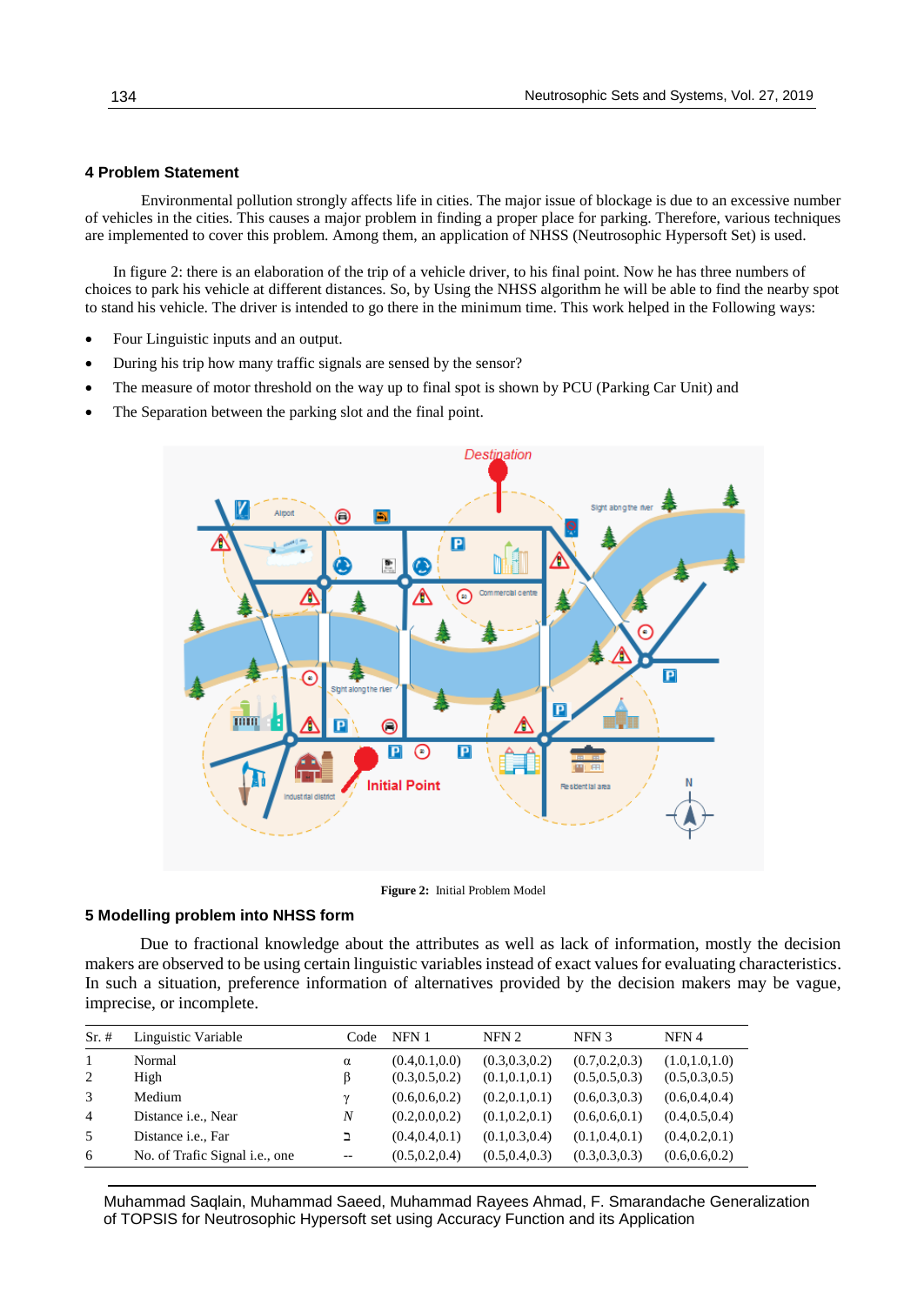|    | No. of Trafic Signal <i>i.e.</i> , two   | $=$      | (0.5.0.2.0.1) | (0.5.0.2.0.1) | (0.6.0.5.0.5) | (1.0.1.0.1.0)   |
|----|------------------------------------------|----------|---------------|---------------|---------------|-----------------|
| 8  | No. of Trafic Signal <i>i.e.</i> , three | $\equiv$ | (0.4.0.4.0.2) | (0.2.0.1.0.2) | (0.3.0.3.0.1) | (0.4, 0.4, 0.6) |
| 9  | Parking Space <i>i.e.</i> , medium       | M        | (0.3.0.6.0.2) | (0.3.0.6.0.2) | (0.3.0.6.0.2) | (1.0, 1.0, 1.0) |
| 10 | Parking Space <i>i.e.</i> , high         | Н        | (0.3.0.1.0.4) | (0.3.0.3.0.3) | (0.1.0.2.0.5) | (0.6, 0.6, 0.2) |

**Table 1:** Neutrosophic fuzzy number and corresponding linguistic variable.

## **6 Numerical calculations of problem**

Let  $F: P_1 \times P_2 \times P_3 \times P_4 \to P(\mathcal{X})$ , where  $\mathcal X$  is the universe of discourse, such that

 $P_1 = Trafic Threshold = {\alpha, \beta, \gamma}$ 

 $P_2$  = Distance of destination from initial point = {N, **2**}

$$
P_3 = No. of traffic lights = \{T_1, T_2, T_3\}
$$

 $P_4 = Distance from parking area to destination point = {M, h}$ 

| $Sr. \#$ | PCI | Distance | No. of traffic signals | Parking space |
|----------|-----|----------|------------------------|---------------|
|          |     |          | $- -$                  | м             |
| ⌒<br>∼   |     |          | $=$                    |               |
| ⌒<br>◡   |     |          | $\equiv$               |               |

**Table 2:** Linguistic variables used in parking problem.

Consider a multiple valued neutrosophic hyper soft set  $A = \{P_1, P_3, P_4\}$  such that

 $F(A) = F(\alpha, T_2, M) = \{\alpha(0.4, 0.1, 0.0), T_2(0.5, 0.2, 0.1), M(0.3, 0.6, 0.2), \alpha(0.7, 0.3, 0.2), T_2(0.6, 0.5, 0.5), M(0.1, 0.5, 0.4)\}$ 

 $\alpha(1.0, 1.0, 1.0), T_2(1.0, 1.0, 1.0), M(1.0, 1.0, 1.0)$ 

**Step 1:** Construct a matrix of multiple valued  $Pq$  of attributes of order  $m \times n$ .

| $\alpha$         |            |         |
|------------------|------------|---------|
| N                | 7.         |         |
| $T_{1}$          | $T^{}_{2}$ | $T_{3}$ |
| $\boldsymbol{M}$ | h          |         |

**Step 2:** Fill the column values with zeros if multiple valued attributes are less than equal to  $n$  to form a matrix of order  $m \times n$  as defined:

| $\alpha$ |              |         |  |
|----------|--------------|---------|--|
| N        | ៊            | 0       |  |
| $T_{1}$  | $T_{\rm _2}$ | $T_{3}$ |  |
| M        | h            |         |  |

**Step 3:** The decision makers gives the values to the selected subset i.e.  $F(\alpha, T_2, M)$ .

| (0.4, 0.1, 0.0) | (0.5, 0.2, 0.1) | (0.3, 0.6, 0.2) |
|-----------------|-----------------|-----------------|
| (0.7, 0.2, 0.3) | (0.6, 0.5, 0.5) | (0.3, 0.6, 0.2) |
| (1.0, 1.0, 1.0) | (1.0, 1.0, 1.0) | (1.0, 1.0, 1.0) |

Muhammad Saqlain, Muhammad Saeed, Muhammad Rayees Ahmad, F. Smarandache Generalization of TOPSIS for Neutrosophic Hypersoft set using Accuracy Function and its Application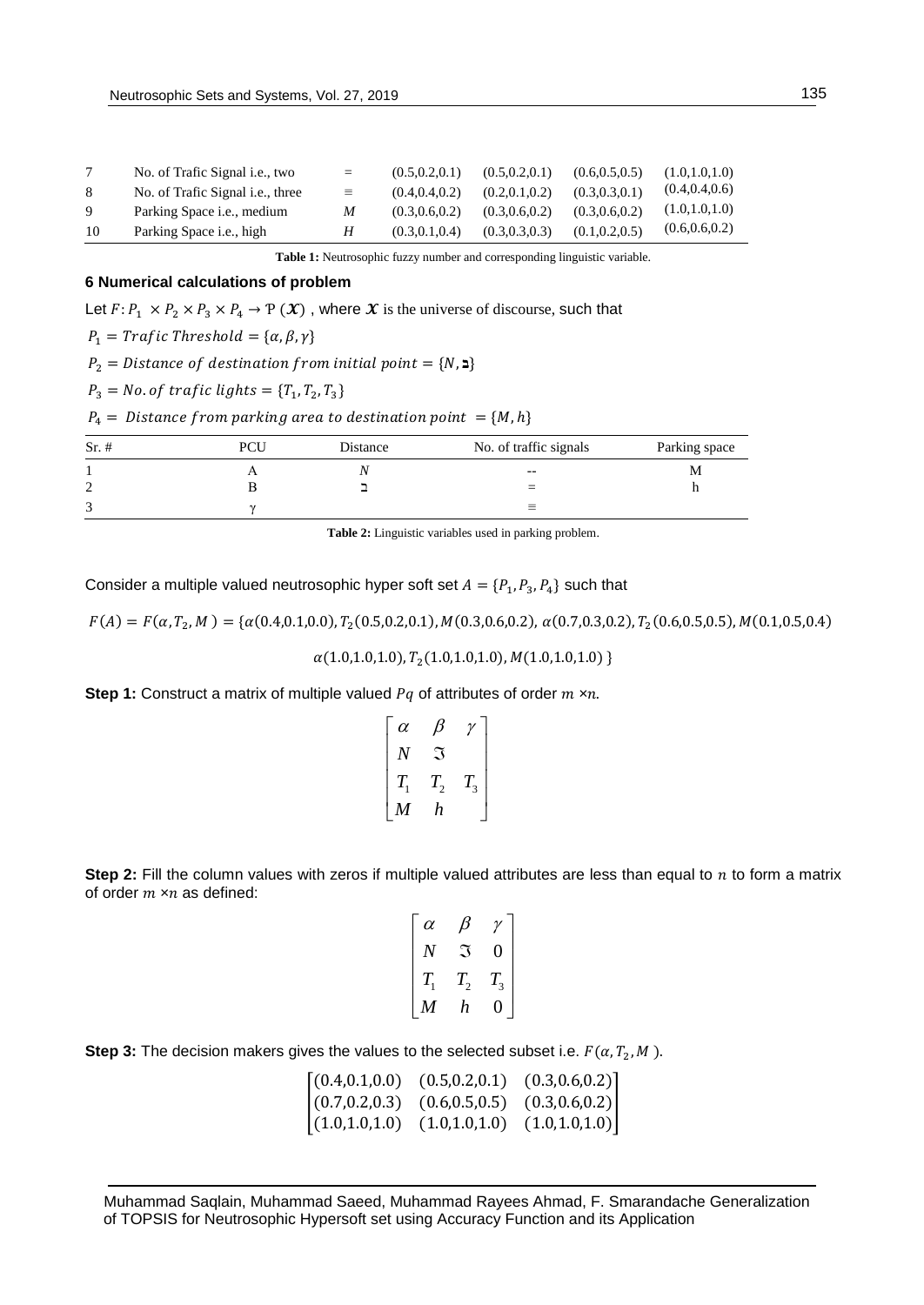**Step 4:** Conversion of fuzzy neutrosophic values of step 4 into crisp numbers by using accuracy function  $A(N)$ .

$$
\begin{bmatrix}\n(0.4 + 0.1 + 0.0)/3 & (0.5 + 0.2 + 0.1)/3 & (0.3 + 0.6 + 0.2)/3 \\
(0.7 + 0.2 + 0.3)/3 & (0.6 + 0.5 + 0.5)/3 & (0.3 + 0.6 + 0.2)/3 \\
(1.0 + 1.0 + 1.0)/3 & (1.0 + 1.0 + 1.0)/3 & (1.0 + 1.0 + 1.0)/3\n\end{bmatrix}
$$
\n
$$
\begin{bmatrix}\n0.17 & 0.27 & 0.37 \\
0.4 & 0.53 & 0.37 \\
1 & 1 & 1\n\end{bmatrix}
$$

**Step 5:** Now we will apply the TOPSIS on the resulting matrix.

|          | n    | 12   | М |
|----------|------|------|---|
|          | 0.17 | 0.40 |   |
| $P_3$    | 0.27 | 0.53 |   |
| D<br>r 4 | 0.37 | 0.37 |   |

**Table 3:** Decision matrix of the parking problem.

Applying the technique of TOPSIS on the above-mentioned matrix obtained in step 5, the following are the results.

| Si+                             | Si- | CI. | Rank |
|---------------------------------|-----|-----|------|
| 0.177459059  0.015787  0.081693 |     |     | З    |
| 0.081871695  0.117439  0.589226 |     |     | 2    |
| 0.084195951  0.163743  0.660417 |     |     |      |

**Table 4:** Results of calculations done by applying TOPSIS technique of MCDM

Graphical representation of the results obtained by applying the TOPSIS technique of MCDM is shown below in figure 3.



**Figure 3:** Graphical representation of results done by applying TOPSIS technique of MCDM